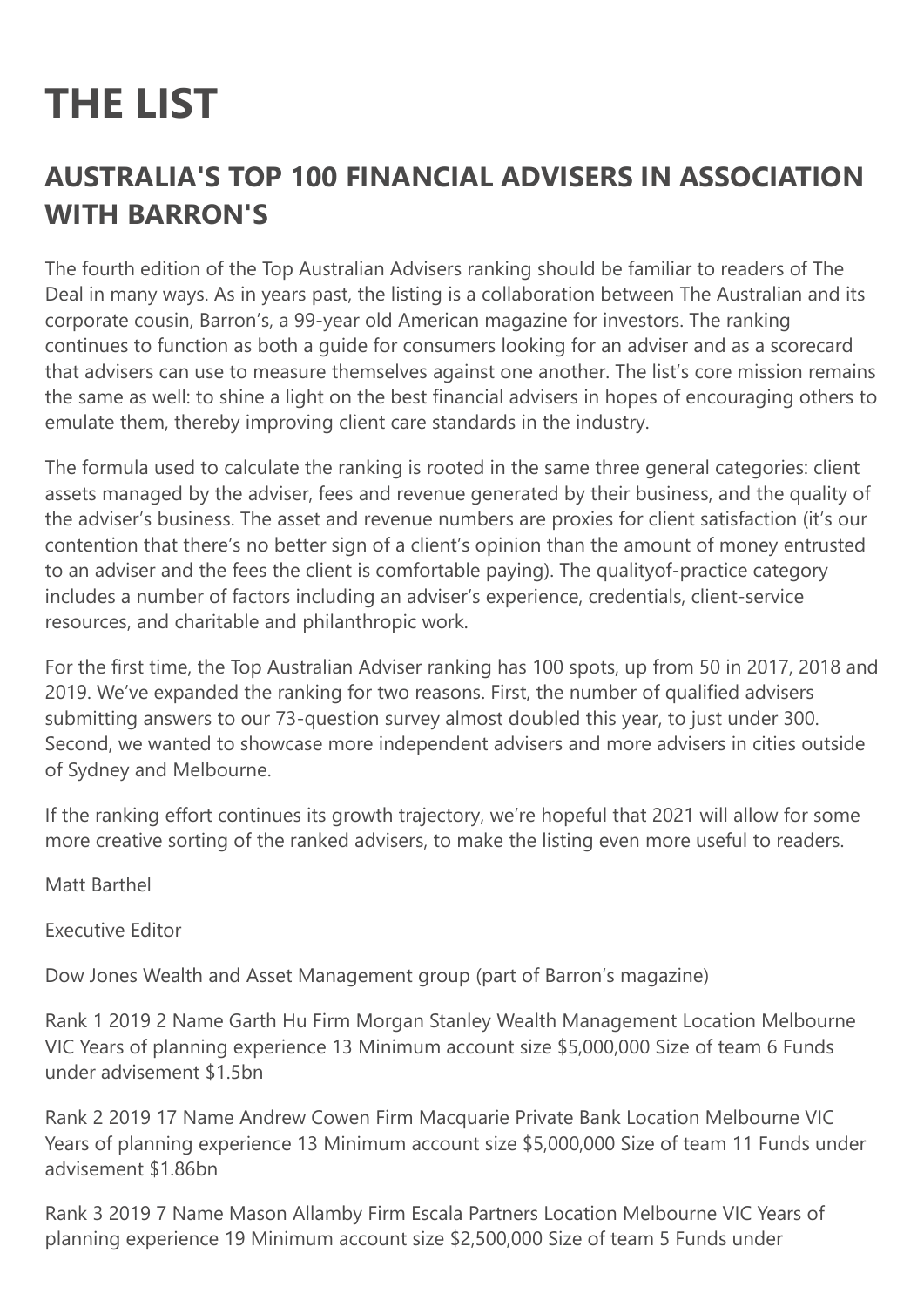## advisement \$730m

Rank 4 2019 NR Name Steve Collins Firm Escala Partners Location Melbourne VIC Years of planning experience 15 Minimum account size \$2,500,000 Size of team 5 Funds under advisement \$730m

Rank 5 2019 NR Name Campbell Vidgen Firm Macquarie Private Bank Location Sydney NSW Years of planning experience 11 Minimum account size \$5,000,000 Size of team 12 Funds under advisement \$2.39bn Rank 6 2019 3 Name Scott Carmichael Firm Escala Partners Location Melbourne VIC Years of planning experience 22 Minimum account size \$5,000,000 Size of team 8 Funds under advisement \$1.35bn

Rank 7 2019 15 Name Chad Brendish Firm Morgan Stanley Wealth Management Location Melbourne VIC Years of planning experience 34 Minimum account size \$3,000,000 Size of team 10 Funds under advisement \$1.39bn

Rank 8 2019 NR Name Mathew Cassidy Firm Partners Wealth Group Location Melbourne VIC Years of planning experience 19 Minimum account size \$500,000 Size of team 42 Funds under advisement \$1.7bn

Rank 9 2019 6 Name Ben James Firm Escala Partners Location Melbourne VIC Years of planning experience 22 Minimum account size \$5,000,000 Size of team 8 Funds under advisement \$890m

Rank 10 2019 23 Name Nick Batrouney Firm Morgan Stanley Wealth Management Location Melbourne VIC Years of planning experience 26 Minimum account size \$3,500,000 Size of team 10 Funds under advisement \$1.39bn

Rank 11 2019 14 Name Frank Macindoe Firm Koda Capital Location Sydney NSW Years of planning experience 18 Minimum account size \$2,000,000 Size of team 4 Funds under advisement \$1.2bn

Rank 12 2019 NR Name Heath McLaren Firm Macquarie Private Bank Location Manly NSW Years of planning experience 21 Minimum account size \$5,000,000 Size of team 8 Funds under advisement \$1.2bn

Rank 13 2019 22 Name David Simon Firm Integral Private Wealth Location Sydney NSW Years of planning experience 19 Minimum account size \$1,500,000 Size of team 35 Funds under advisement \$1.5bn Rank 14 2019 38 Name Steve Triantafilidis Firm Morgan Stanley Wealth Management Location Adelaide SA Years of planning experience 34 Minimum account size \$500,000 Size of team 9 Funds under advisement \$870m

Rank 15 2019 4 Name Charlie Viola Firm Pitcher Partners Sydney Wealth Management Location Sydney NSW Years of planning experience 21 Minimum account size \$1,500,000 Size of team 22 Funds under advisement \$2.6bn

Rank 16 2019 8 Name Anita Beckers Firm Macquarie Private Bank Location Broadbeach QLD Years of planning experience 23 Minimum account size \$1,000,000 Size of team 6 Funds under advisement \$850m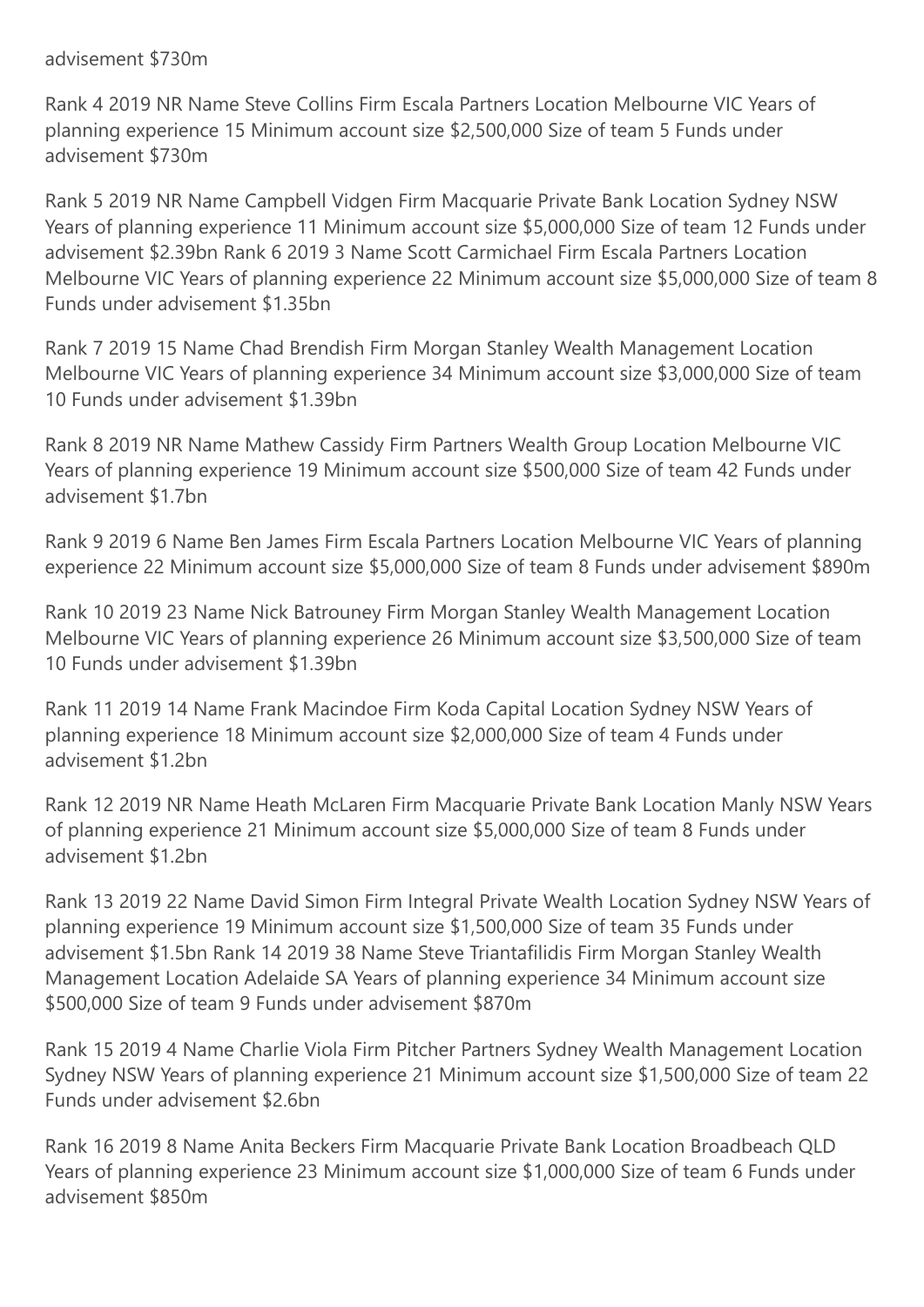Rank 17 2019 10 Name Matthew Gartrell Firm Macquarie Private Bank Location Broadbeach QLD Years of planning experience 12 Minimum account size \$1,000,000 Size of team 6 Funds under advisement \$850m

Rank 18 2019 5 Name Adam Stanley Firm Pitcher Partners Investment Services Location Docklands VIC Years of planning experience 18 Minimum account size \$1,000,000 Size of team 60 Funds under advisement \$5.9bn

Rank 19 2019 NR Name Jason Featherby Firm Knight Financial Advisors Location Subiaco WA Years of planning experience 18 Minimum account size no minimum Size of team 12 Funds under advisement \$800m

Rank 20 2019 35 Name Brett Stene Firm Jacaranda Financial Planning Location Sydney NSW Years of planning experience 16 Minimum account size \$250,000 Size of team 20 Funds under advisement \$660m

Rank 21 2019 NR Name Troy Theobald Firm Robina Financial Solutions Location Robina QLD Years of planning experience 24 Minimum account size \$250,000 Size of team 20 Funds under advisement \$605m

Rank 22 2019 NR Name Daniel Tome Firm Perpetual Private Location Melbourne VIC Years of planning experience 25 Minimum account size \$500,000 Size of team 6 Funds under advisement \$1.04bn

Rank 23 2019 43 Name Chris Smith Firm VISIS Private Wealth Location Brisbane QLD Years of planning experience 20 Minimum account size \$1,000,000 Size of team 8 Funds under advisement \$346m

Rank 24 2019 9 Name Craig Emanuel Firm Morgan Stanley Wealth Management Location Brisbane QLD Years of planning experience 26 Minimum account size \$1,000,000 Size of team 5 Funds under advisement \$760m

Rank 25 2019 19 Name Paul Burgon Firm Lipman Burgon & Partners Location Sydney NSW Years of planning experience 15 Minimum account size \$10,000,000 Size of team 16 Funds under advisement \$1.25bn

Rank 26 2019 11 Name Charles Moore Firm Koda Capital Location Sydney NSW Years of planning experience 15 Minimum account size \$3,000,000 Size of team 4 Funds under advisement \$775m

Rank 27 2019 13 Name Peter Dunn Firm Koda Capital Location Sydney NSW Years of planning experience 5 Minimum account size \$3,000,000 Size of team 4 Funds under advisement \$775m

Rank 28 2019 45 Name Hamish Harvey Firm Stanford Brown Location North Sydney NSW Years of planning experience 13 Minimum account size \$1,000,000 Size of team 10 Funds under advisement \$738m

Rank 29 2019 1 Name Sue Dahn Firm Pitcher Partners Investment Services Location Docklands VIC Years of planning experience 22 Minimum account size \$1,000,000 Size of team 60 Funds under advisement \$5.9bn Rank 30 2019 27 Name Tim Mackay Firm Quantum Financial Location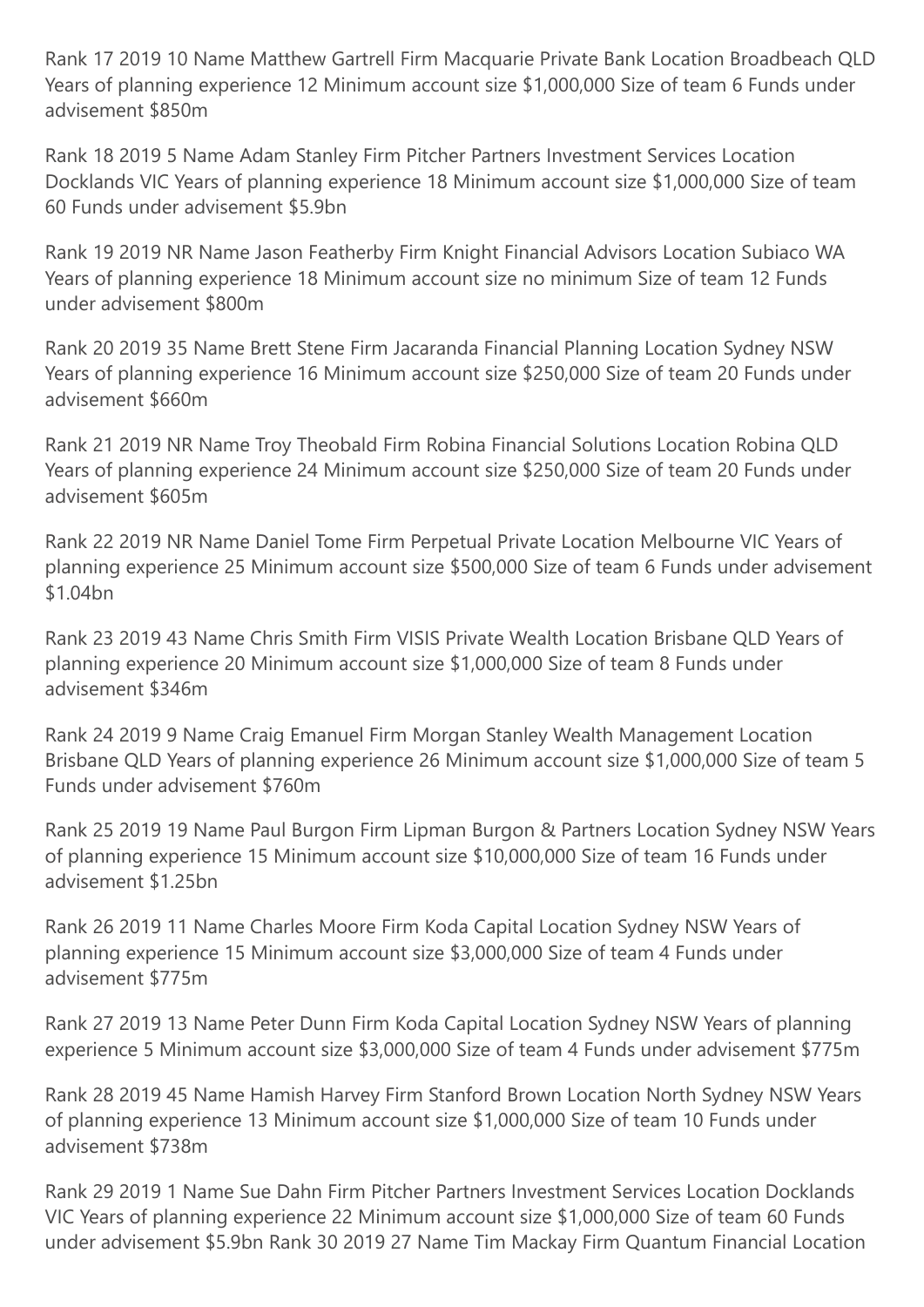Sydney NSW Years of planning experience 15 Minimum account size no minimum Size of team 12 Funds under advisement \$434m

Rank 31 2019 26 Name Claire Mackay Firm Quantum Financial Location Sydney NSW Years of planning experience 11 Minimum account size no minimum Size of team 12 Funds under advisement \$434m

Rank 32 2019 12 Name Bernie Connolly Firm Morgan Stanley Wealth Management Location Sydney NSW Years of planning experience 14 Minimum account size \$2,000,000 Size of team 9 Funds under advisement \$1.81bn

Rank 33 2019 NR Name Patrick Regan Firm Morgan Stanley Wealth Management Location Sydney NSW Years of planning experience 13 Minimum account size \$2,000,000 Size of team 9 Funds under advisement \$1.81bn

Rank 34 2019 29 Name Chris Marshall Firm Perpetual Private Location Perth WA Years of planning experience 22 Minimum account size \$1,000,000 Size of team 9 Funds under advisement \$1.19bn

Rank 35 2019 NR Name Kellie Davidson Firm Pitcher Partners Investment Services Location Docklands VIC Years of planning experience 18 Minimum account size \$1,000,000 Size of team 60 Funds under advisement \$5.9bn

Rank 36 2019 34 Name Olivia Maragna Firm Aspire Retire Location Brisbane QLD Years of planning experience 17 Minimum account size no minimum Size of team 14 Funds under advisement \$300m

Rank 37 2019 NR Name Andrew Rochester Firm Morgan Stanley Wealth Management Location Sydney NSW Years of planning experience 26 Minimum account size \$1,000,000 Size of team 3 Funds under advisement \$1bn Rank 38 2019 24 Name Travis Pitt Firm Morgan Stanley Wealth Management Location Melbourne VIC Years of planning experience 23 Minimum account size \$10,000,000 Size of team 2 Funds under advisement \$750m

Rank 39 2019 28 Name Mark Bradley Firm Morgan Stanley Wealth Management Location Sydney NSW Years of planning experience 28 Minimum account size \$1,000,000 Size of team 4 Funds under advisement \$520m

Rank 40 2019 44 Name Paul Nicol Firm GFM Wealth Advisory Location Camberwell VIC Years of planning experience 20 Minimum account size no minimum Size of team 21 Funds under advisement \$777m

Rank 41 2019 18 Name Ben Forrester Firm Macquarie Group Location Sydney NSW Years of planning experience 11 Minimum account size \$5,000,000 Size of team 4 Funds under advisement \$700m

Rank 42 2019 21 Name Matt Koch Firm Morgan Stanley Wealth Management Location Sydney NSW Years of planning experience 35 Minimum account size \$2,000,000 Size of team 6 Funds under advisement \$1.7bn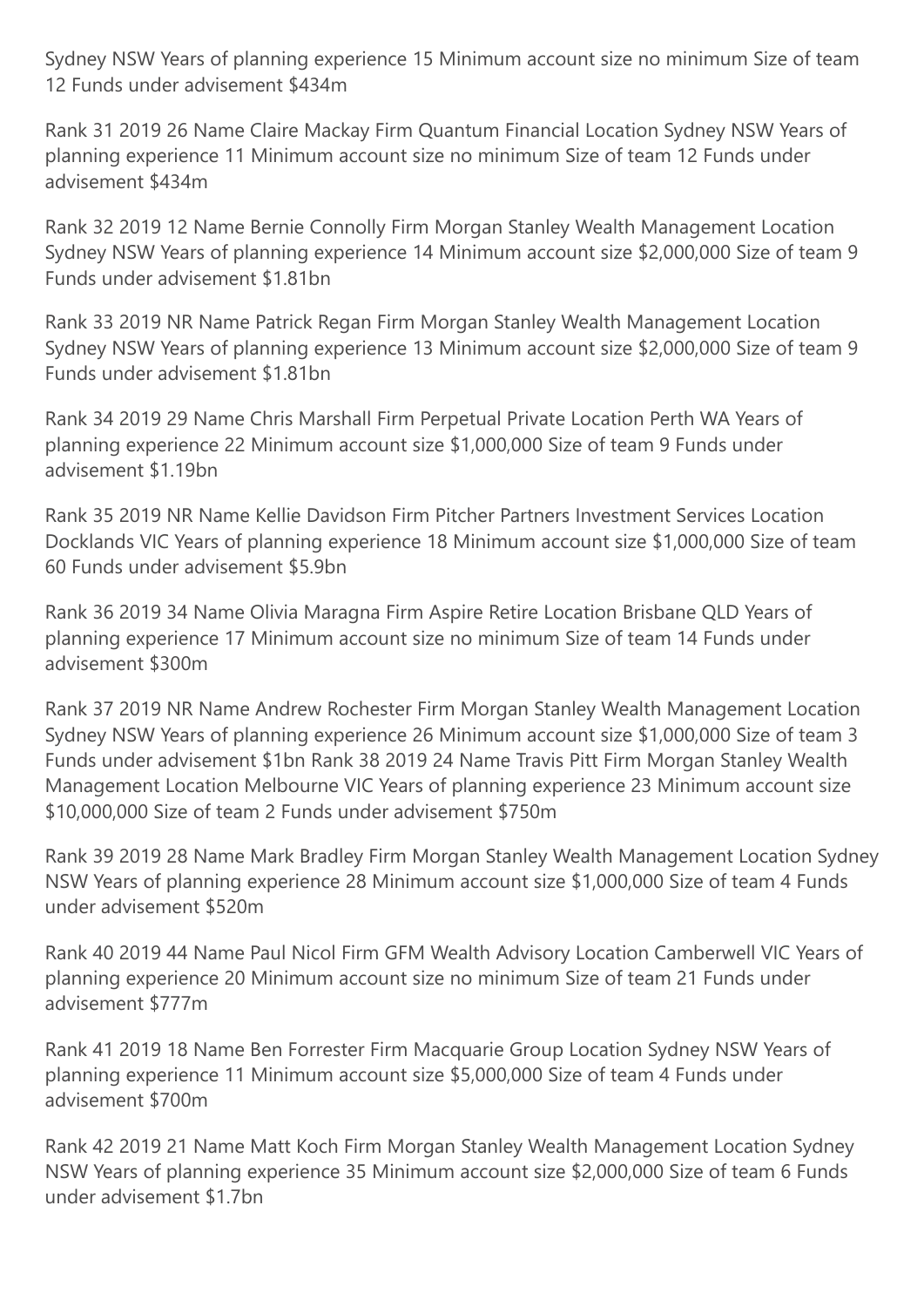Rank 43 2019 30 Name Sean Abbott Firm Koda Capital Location Sydney NSW Years of planning experience 22 Minimum account size \$4,000,000 Size of team 3 Funds under advisement \$420m

Rank 44 2019 NR Name Andrew Gratton Firm Viridian Advisory Location Melbourne VIC Years of planning experience 4 Minimum account size \$1,000,000 Size of team 17 Funds under advisement \$792m

Rank 45 2019 36 Name Paul Brady Firm Brady & Associates Financial Advisers Location Sydney NSW Years of planning experience 31 Minimum account size no minimum Size of team 9 Funds under advisement \$585m Rank 46 2019 NR Name James Wortley Firm Enlightened Financial Solutions Location Mackay QLD Years of planning experience 22 Minimum account size no minimum Size of team 14 Funds under advisement \$300m

Rank 47 2019 31 Name Neil Heriot Firm Boston Private Wealth Location Sanctuary Cove QLD Years of planning experience 31 Minimum account size \$500,000 Size of team 5 Funds under advisement \$680m

Rank 48 2019 33 Name Michael Muehlheim Firm Macquarie Private Bank Location Sydney NSW Years of planning experience 21 Minimum account size \$5,000,000 Size of team 5 Funds under advisement \$575m

Rank 49 2019 NR Name Arjang Taylor Firm Morgan Stanley Wealth Management Location Melbourne VIC Years of planning experience 15 Minimum account size \$3,000,000 Size of team 10 Funds under advisement \$1.39bn

Rank 50 2019 25 Name William Douglas Firm Koda Capital Location Brisbane QLD Years of planning experience 22 Minimum account size \$3,000,000 Size of team 5 Funds under advisement \$595m

Rank 51 2019 20 Name Paul Lyons Firm Morgan Stanley Wealth Management Location Melbourne VIC Years of planning experience 25 Minimum account size no minimum Size of team 3 Funds under advisement \$750m

Rank 52 2019 NR Name Scott Girdlestone Firm William Buck Wealth Advisors Location Sydney NSW Years of planning experience 18 Minimum account size no minimum Size of team 20 Funds under advisement \$950m

Rank 53 2019 NR Name Andrew Parker Firm Perpetual Private Location Adelaide SA Years of planning experience 9 Minimum account size \$1,000,000 Size of team 3 Funds under advisement \$374m

Rank 54 2019 37 Name Matthew Donat Firm Koda Capital Location Melbourne VIC Years of planning experience 10 Minimum account size \$3,000,000 Size of team 3 Funds under advisement \$650m

Rank 55 2019 NR Name David Ross-Edwards Firm Morgan Stanley Wealth Management Location Melbourne VIC Years of planning experience 27 Minimum account size \$1,750,000 Size of team 8 Funds under advisement \$460m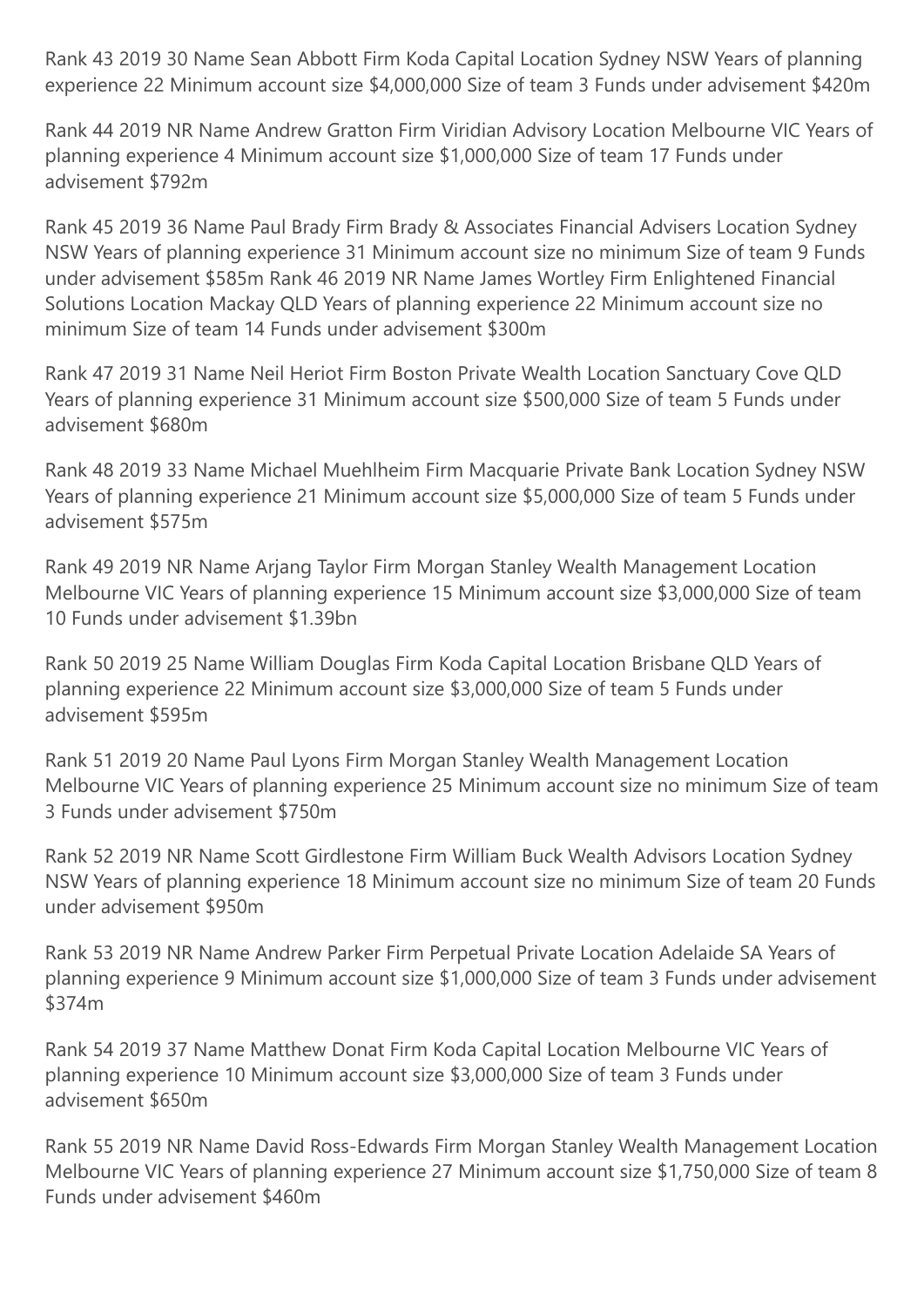Rank 56 2019 50 Name Dean Ireland Firm Elston Location Fortitude Valley QLD Years of planning experience 14 Minimum account size \$600,000 Size of team 48 Funds under advisement \$2bn

Rank 57 2019 NR Name Michael Ogg Firm Providence Wealth Advisory Group Location Sydney NSW Years of planning experience 20 Minimum account size \$3,000,000 Size of team 14 Funds under advisement \$800m

Rank 58 2019 NR Name Grant Patterson Firm Providence Wealth Advisory Group Location Sydney NSW Years of planning experience 19 Minimum account size \$3,000,000 Size of team 14 Funds under advisement \$800m

Rank 59 2019 NR Name David Burgess Firm Morgan Stanley Wealth Management Location Adelaide SA Years of planning experience 20 Minimum account size no minimum Size of team 5 Funds under advisement \$1bn

Rank 60 2019 NR Name Chris Morcom Firm Hewison Private Wealth Location Melbourne VIC Years of planning experience 20 Minimum account size \$1,000,000 Size of team 13 Funds under advisement \$1.15bn Rank 61 2019 NR Name Glenn Fairbairn Firm Hewison Private Wealth Location Melbourne VIC Years of planning experience 14 Minimum account size \$1,000,000 Size of team 13 Funds under advisement \$1.15bn

Rank 62 2019 42 Name Mark Minchin Firm Minchin Moore Private Wealth Advisers Location Mosman NSW Years of planning experience 17 Minimum account size no minimum Size of team 30 Funds under advisement \$1.33bn

Rank 63 2019 32 Name Amanda Fong Firm Escala Partners Location Melbourne VIC Years of planning experience 19 Minimum account size \$1,000,000 Size of team 8 Funds under advisement \$850m

Rank 64 2019 NR Name Jamie Cockerill Firm Perpetual Private Location Sydney NSW Years of planning experience 20 Minimum account size no minimum Size of team 4 Funds under advisement \$1.75bn

Rank 65 2019 NR Name Marisa Broome Firm wealthadvice Location Balmain NSW Years of planning experience 22 Minimum account size no minimum Size of team 6 Funds under advisement \$755m

Rank 66 2019 NR Name Claire Dickinson Firm Morgan Stanley Wealth Management Location Sydney NSW Years of planning experience 27 Minimum account size no minimum Size of team 3 Funds under advisement \$1.8bn

Rank 67 2019 NR Name Simon Hele Firm Perks Private Wealth Location Adelaide SA Years of planning experience 26 Minimum account size no minimum Size of team 27 Funds under advisement \$910m

Rank 68 2019 NR Name Steve Melling Firm Melling Retirement Planning Location Heidelberg VIC Years of planning experience 16 Minimum account size \$500,000 Size of team 15 Funds under advisement \$450m Rank 69 2019 NR Name Nathan Lear Firm Hewison Private Wealth Location Melbourne VIC Years of planning experience 9 Minimum account size \$1,000,000 Size of team 13 Funds under advisement \$1.15bn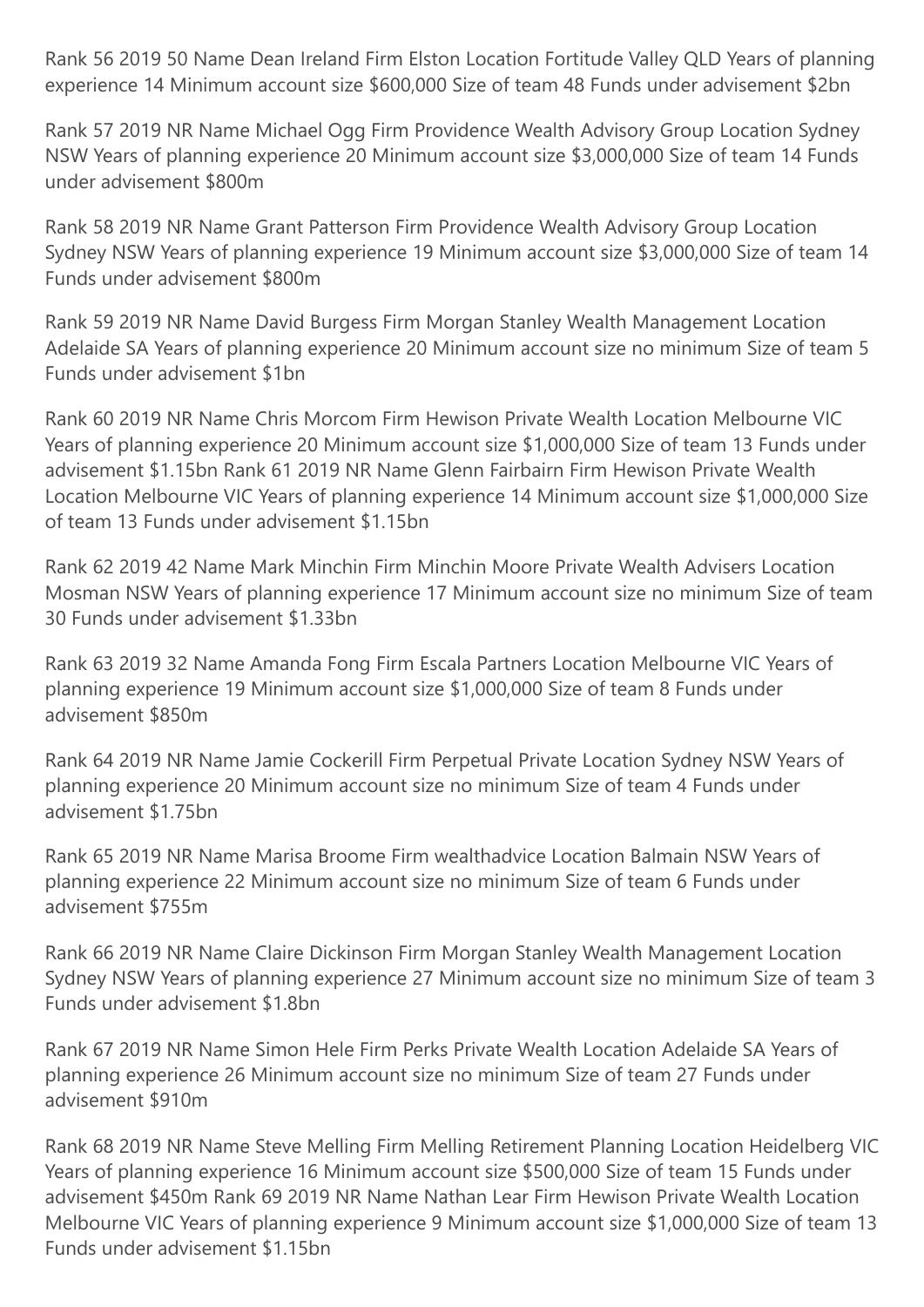Rank 70 2019 46 Name Phillip Gillard Firm Shadforth Financial Group Location North Sydney NSW Years of planning experience 23 Minimum account size \$300,000 Size of team 6 Funds under advisement \$394m

Rank 71 2019 39 Name Marc Smith Firm Integral Private Wealth Brisbane Location Brisbane QLD Years of planning experience 21 Minimum account size \$1,500,000 Size of team 35 Funds under advisement \$1.5bn

Rank 72 2019 NR Name Stephen Jones Firm Smith Coffey Location Subiaco WA Years of planning experience 21 Minimum account size no minimum Size of team 23 Funds under advisement \$647m

Rank 73 2019 40 Name Simon Duckett Firm Koda Capital Location Sydney NSW Years of planning experience 21 Minimum account size \$3,000,000 Size of team 2 Funds under advisement \$630m

Rank 74 2019 49 Name Will Hamilton Firm Hamilton Wealth Partners Location Glen Iris VIC Years of planning experience 34 Minimum account size \$2,000,000 Size of team 9 Funds under advisement \$611m

Rank 75 2019 NR Name David Lane Firm Pitcher Partners Wealth Management Location Brisbane QLD Years of planning experience 27 Minimum account size \$500,000 Size of team 8 Funds under advisement \$980m

Rank 76 2019 NR Name Adam Griffiths Firm Morgan Stanley Wealth Management Location Adelaide SA Years of planning experience 19 Minimum account size no minimum Size of team 2 Funds under advisement \$491m Rank 77 2019 NR Name David Clark Firm Koda Capital Location Sydney NSW Years of planning experience 17 Minimum account size \$3,000,000 Size of team 3 Funds under advisement \$532m

Rank 78 2019 NR Name Scarlet Fung Firm Morgan Stanley Wealth Management Location Sydney NSW Years of planning experience 20 Minimum account size \$1,000,000 Size of team 4 Funds under advisement \$540m

Rank 79 2019 NR Name Andrew Hudson Firm Morgan Stanley Wealth Management Location Sydney NSW Years of planning experience 13 Minimum account size \$1,000,000 Size of team 4 Funds under advisement \$540m

Rank 80 2019 NR Name Paul Ashworth Cameron Harrison Private Location Melbourne VIC Years of planning experience 23 Minimum account size \$1,000,000 Size of team 9 Funds under advisement \$721m

Rank 81 2019 NR Name Simon Curtain Firm Hewison Private Wealth Location Melbourne VIC Years of planning experience 4 Minimum account size \$1,000,000 Size of team 13 Funds under advisement \$1.15bn

Rank 82 2019 NR Name Anthony Castellaro Firm Elston Location Fortitude Valley QLD Years of planning experience 18 Minimum account size \$1,500,000 Size of team 6 Funds under advisement \$320m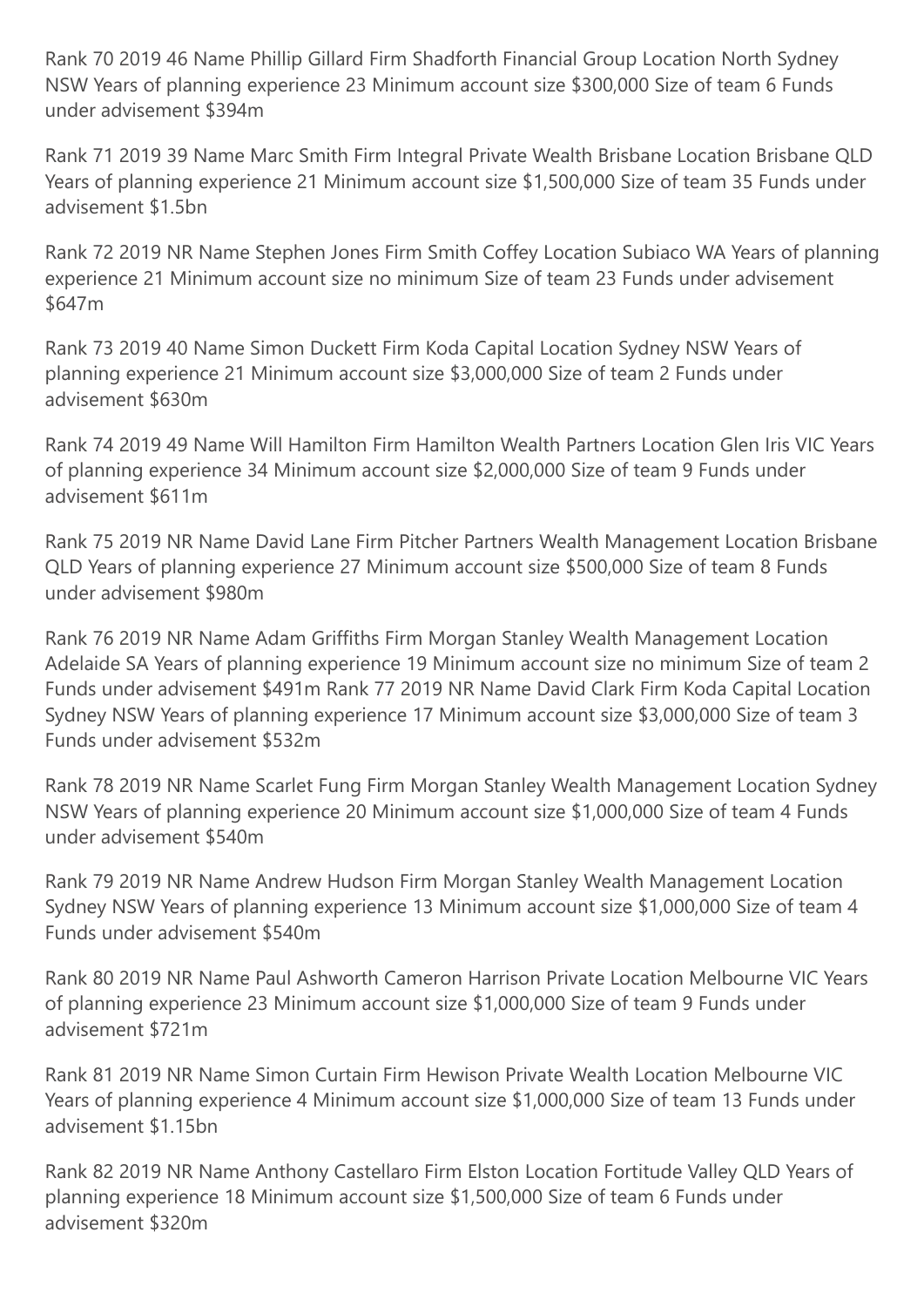Rank 83 2019 NR Name Mark Vignaroli Firm Perpetual Private Location Melbourne VIC Years of planning experience 24 Minimum account size \$500,000 Size of team 5 Funds under advisement \$950m

Rank 84 2019 47 Name Sally Huynh Firm Shadforth Financial Group Location Brisbane QLD Years of planning experience 17 Minimum account size \$300,000 Size of team 2 Funds under advisement \$320m

Rank 85 2019 NR Name Les McGuire Firm Future Proof Financial Location Ballina NSW Years of planning experience 12 Minimum account size \$750,000 Size of team 16 Funds under advisement \$423m

Rank 86 2019 NR Name Sarah Robinson Firm Macquarie Private Bank LocationMelbourne VIC Years of planning experience 27 Minimum account size \$1,000,000 Size of team 7 Funds under advisement \$524m

Rank 87 2019 41 Name Douglas Turek Firm Professional Wealth Location Melbourne VIC Years of planning experience 15 Minimum account size \$1,000,000 Size of team 4 Funds under advisement \$380m

Rank 88 2019 NR Name Ben Andreou Firm Koda Capital Location Sydney NSW Years of planning experience 5 Minimum account size \$3,000,000 Size of team 2 Funds under advisement \$570m

Rank 89 2019 NR Name David Raits Firm Shadforth Financial Group Location Melbourne VIC Years of planning experience 25 Minimum account size \$300,000 Size of team 3 Funds under advisement \$257m

Rank 90 2019 NR Name Emma Brickacek Firm Morgan Stanley Wealth Management Location Sydney NSW Years of planning experience 18 Minimum account size \$1,000,000 Size of team 3 Funds under advisement \$200m

Rank 91 2019 48 Name Nick Walter Firm Macquarie Private Bank Location Sydney NSW Years of planning experience 20 Minimum account size \$2,000,000 Size of team 5 Funds under advisement \$585m

Rank 92 2019 NR Name Stuart Beattie Firm Morgan Stanley Wealth Management Location Perth WA Years of planning experience 25 Minimum account size \$1,000,000 Size of team 10 Funds under advisement \$1.3bn Rank 93 2019 NR Name Jonathan Kilborn Firm Cardena Private Wealth Location Sydney NSW Years of planning experience 20 Minimum account size \$1,000,000 Size of team 10 Funds under advisement \$400m

Rank 94 2019 NR Name Neil Kendall Firm Tupicoffs - The Independent Financial Planners Location Brisbane QLD Years of planning experience 18 Minimum account size \$1,000,000 Size of team 26 Funds under advisement \$1.14bn

Rank 95 2019 NR Name Amanda Lee Firm Stewart Brown Advisory Location Chatswood NSW Years of planning experience 16 Minimum account size \$500,000 Size of team 7 Funds under advisement \$315m